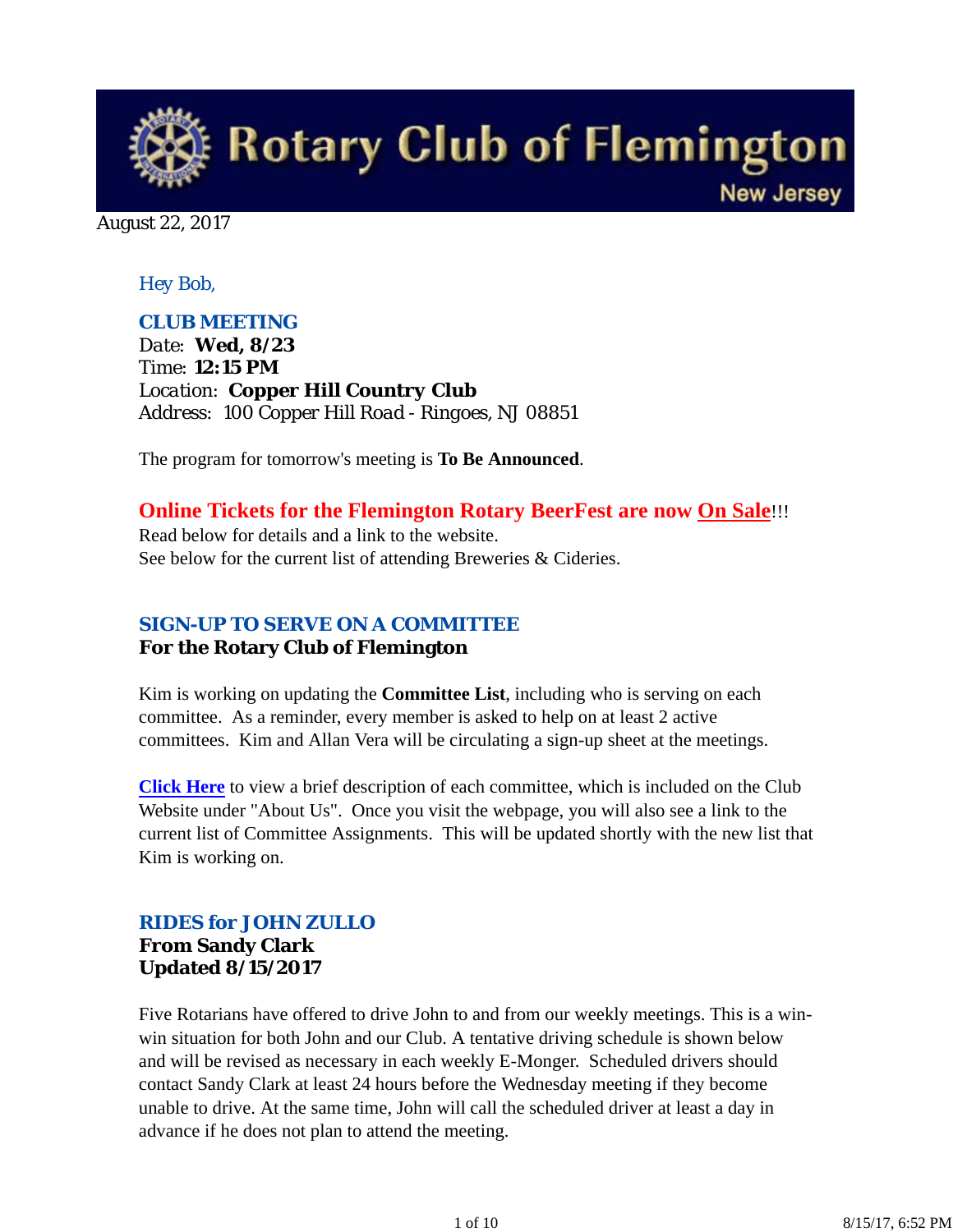# **Proposed Schedule of Rides for John Zullo**

- Aug. 16 Sandy Clark
- Aug. 23 Ken Skowronek
- Aug. 30 Dick Stothoff



# *Flemington Rotary BeerFest* **Update on Breweries On Board to Date** Current As of 8/15/2017

We wanted to share a quick BeerFest update to help quench your thirst. **Click Here** to view the list of breweries and cideries that are on board to date to attend the Flemington Rotary BeerFest, being held

on Saturday, October 14th. Keep checking back as we will continue adding additional breweries as they come on board to attend the event.

The following is the current list of **Breweries** attending:

- 1. **Allagash Brewing Co.**
- 2. **Cigar City Brewing**
- 3. **Conclave Brewing \*\***
- 4. **Demented Brewing**
- 5. **Founders Brewing Co.**
- 6. **Lagunitas Brewing**
- 7. **Lone Eagle Brewing \*\***
- 8. **Oskar Blues Brewery**
- 9. **Pinelands Brewing Company**
- 10. **River Horse Brewing**
- 11. **Rogue**
- 12. **Schlafly Beer**
- 13. **Smuttynose**
- 14. **Three 3's Brewing**
- 15. **Two Roads Brewing Co.**
- 16. **Weyerbacher Brewing**

\*\*Note: The breweries listed with "**\*\***" above will have a special beer during the VIP Session.

The following is the current list of **Cideries** attending: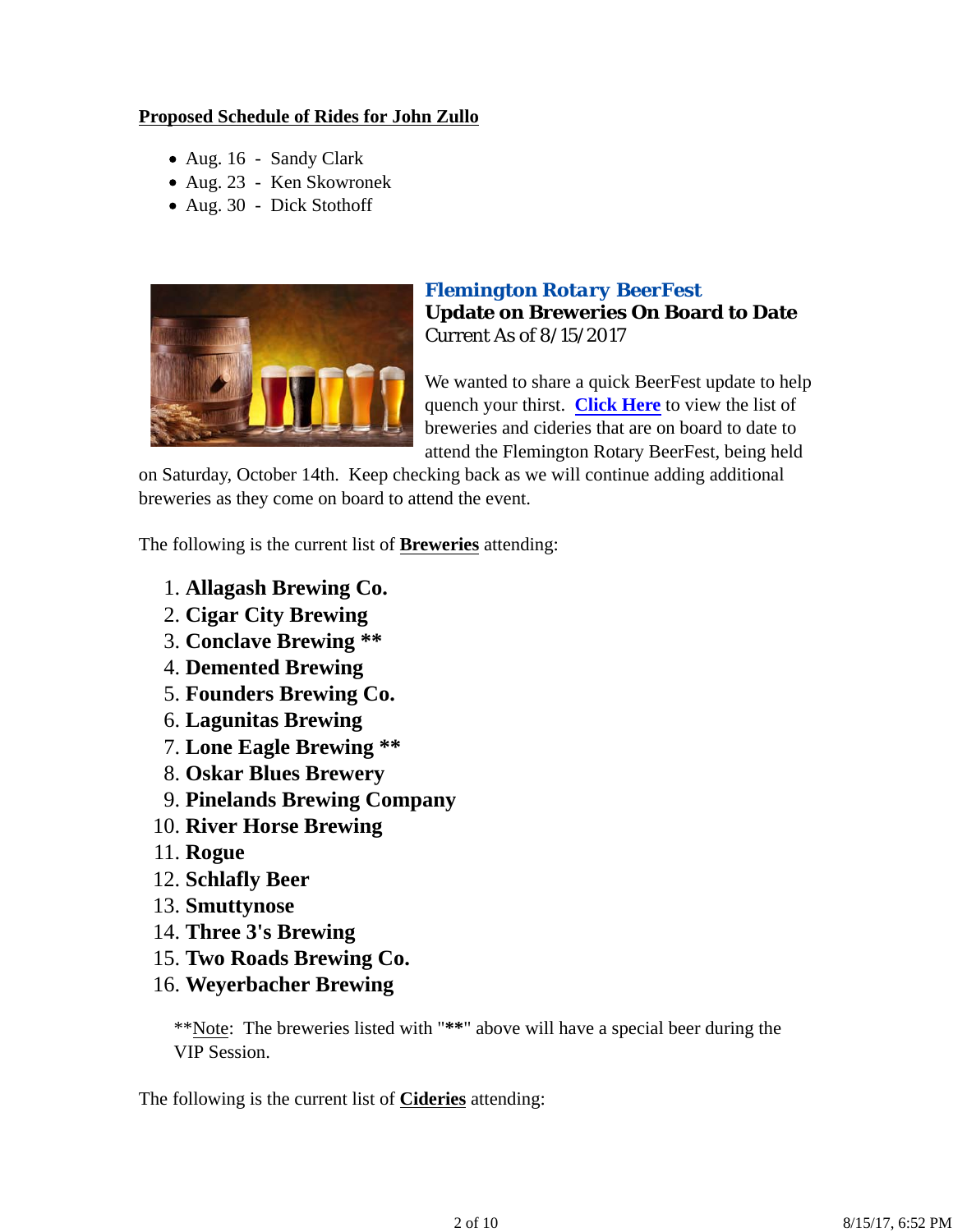- 1. **Alltech Lexington Brewing & Distilling Co.**
- 2. **Austin Eastciders**
- 3. **Bad Seed Cider Co.**
- 4. **Ironbound Hard Cider**
- 5. **Mighty Swell Sparkling Cocktails**
- 6. **Wyndridge Farm**



## *FLEMINGTON ROTARY BEERFEST*

**Saturday, October 14, 2017** VIP Session: **12noon** to **1:00pm** General Session: **1:00pm** to **4:30pm** Liberty Village Outlet Marketplace

The **Flemington Rotary BeerFest** is an event that allows participants to taste and sample many different kinds of Craft Beers from a

variety of different Breweries. There will be live music to enjoy and food available to purchase.

We plan to have more than **60 beers** from **30 breweries**. **Online TICKETS are now ON SALE!!!!** 



**Click Here** to view the event website for additional details and to purchase tickets.

Continue visiting the website to see the list of breweries that are confirmed to attend. We will keep adding breweries as they are confirmed, so keep checking back!!!

The event will take place within the open parking area of the **Liberty Village Outlet Marketplace**, located in Flemington, NJ. A limited number of tickets will be offered in two different tasting sessions.

**Sponsorship Opportunities!** We hope you will consider sponsoring the event! **Click Here** to download the **Sponsor Registration Form**, which includes an explanation of the different sponsor levels.

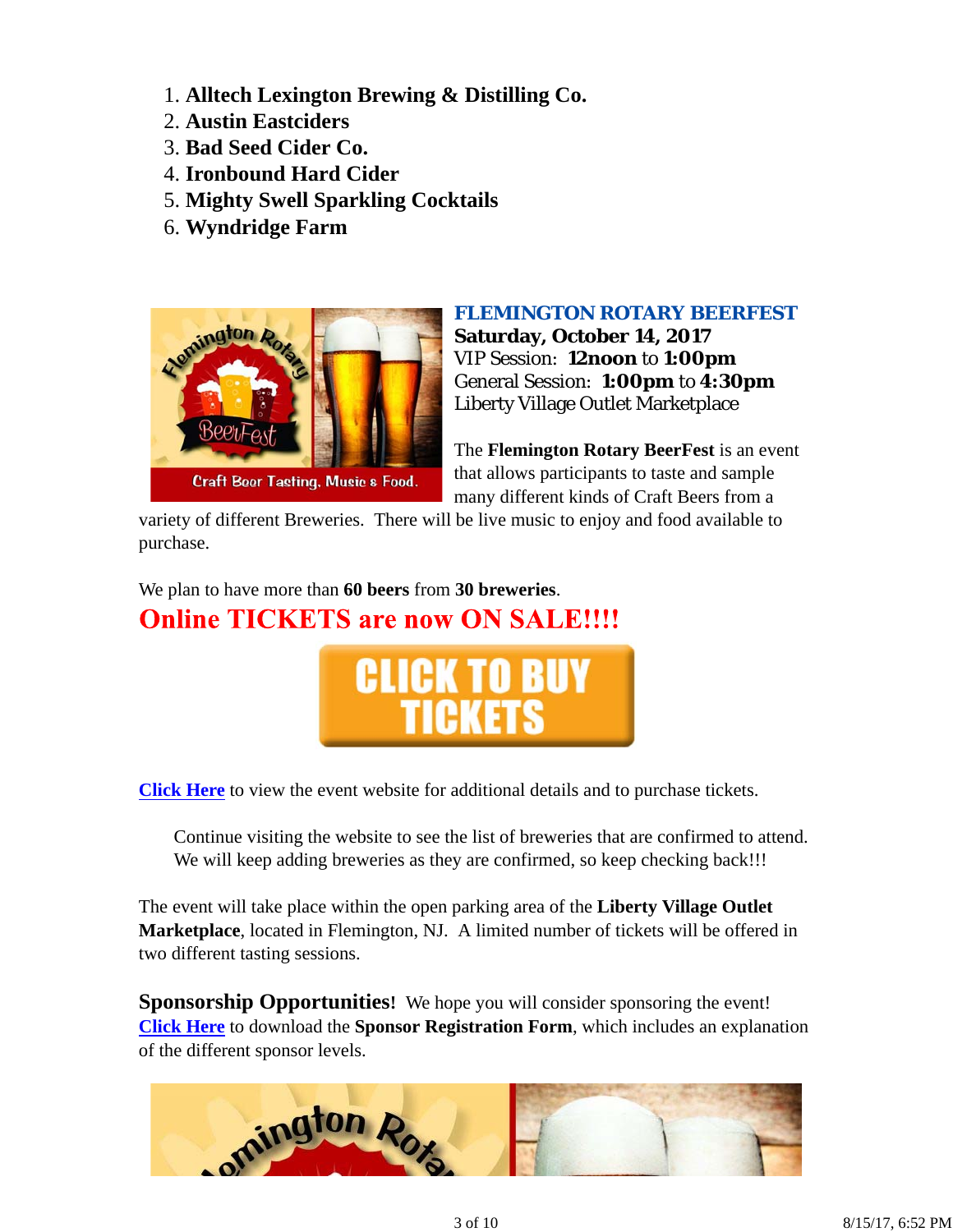



# *Find us on Facebook*

Click the image to the left to connect with the Rotary Club of Flemington, NJ on Facebook.



# *The Flemington Rotary MEMBER DIRECTORY Is Updated on the Website*

A PDF copy of the Club Directory kept on the club website, located on the password protected "**Members Only**" page. To access this, simply goto

**www.FlemingtonRotaryNJ.org** and click on "Members

Only" in the upper left. The page is password protected. If you do not have the password, simply email us and request it.

If you see any updates that need to be made (a change of address, email, phone number, something is not listed correctly, etc.), please email Sandy Clark and request any changes to be made. **Click Here** to generate an email to Sandy.



# *SPEAKERS & PROGRAMS BEING SOUGHT*

Mick Schaible is looking for some ideas for upcoming meeting programs and speakers. If you have any leads, please pass them onto Mick, who will follow-up to schedule the speaker.

**Click here** to generate an email directly to Mick.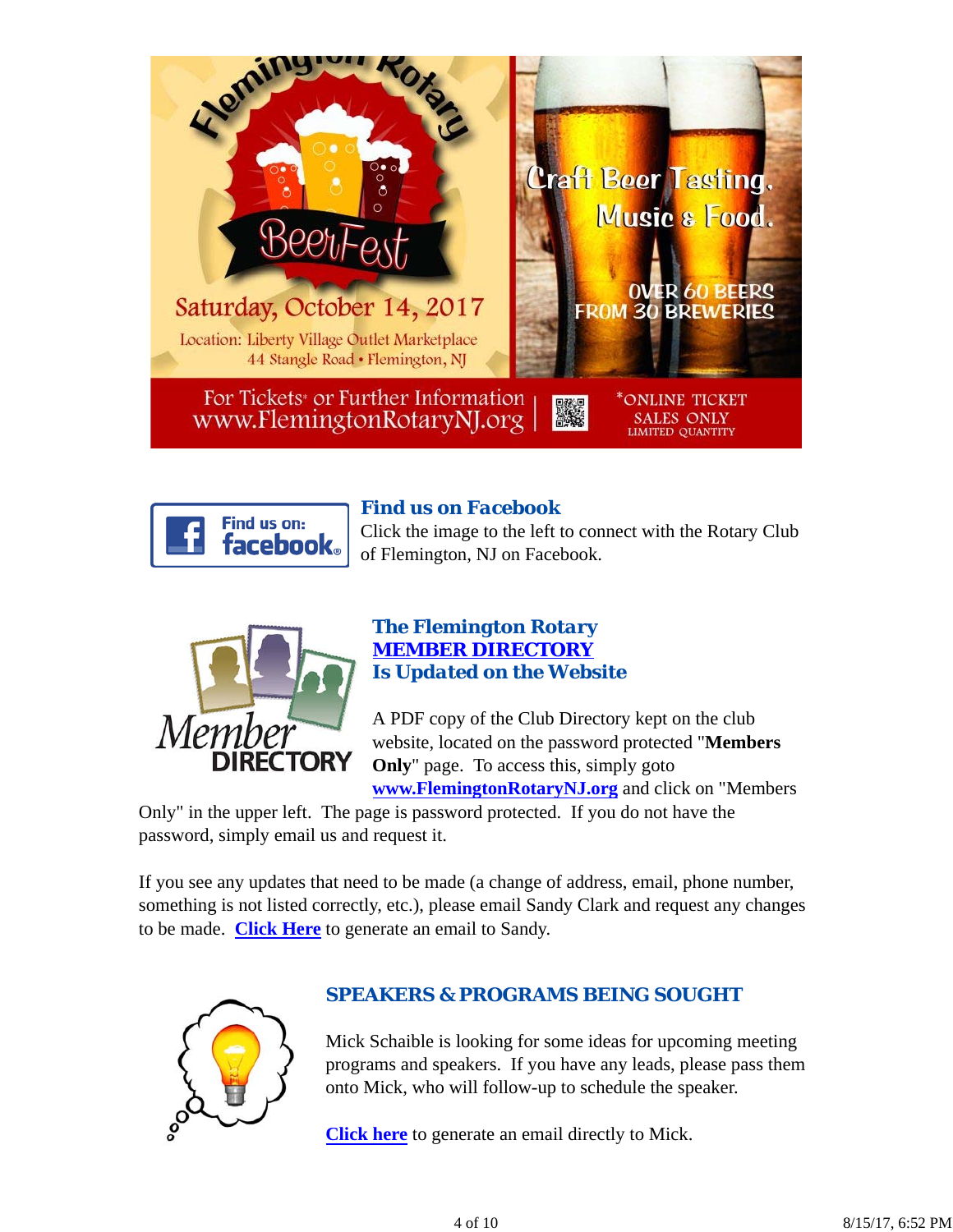

As you know, the Rotary Club of Flemington is a member of the H.C. Chamber of Commerce. This enables all Rotarians the ability to attend a Chamber function as a "member". If someone asks you what your business is, you would explain that you are a member representing the Rotary Club of Flemington. **Click Here** to visit the Chamber website for a listing of upcoming events.

## *ROTARY DISTRICT 7510 NEWS*

**Click Here** to read the current news from our Rotary District 7510.

# *UPCOMING DATES TO NOTE:*

Wed, 8/23: TBA Wed, 8/30: TBA

ပ္စ

Wed, 10/11: District Governor Official Visit.

Next RCOF Board Meeting: Wed, 8/16 at 5:30 PM (Usually the 3<sup>rd</sup> Wed). **Next Membership Meeting:** Wed, 9/13 at 1:30 PM (Usually the 2<sup>nd</sup> Wed).

**Upcoming RCOF Club Events, Fundraisers, Fellowship Events, Etc**.: 10/14/17 (Sat): **Flemington Rotary BeerFest**.

**Rotary District 7510 Events & Functions:** To Be Announced.

#### *COMMITTEE LIST:*

**Click Here** to download the listing of all current Club Committee's and its members.

#### *"MEMBERS ONLY" WEBSITE:*

## **Click Here for the Members Only section of the website to find:**

- 1) The "Membership Proposal Form" to propose a new member.
- 2) New Member Information.
- 3) An Online Copy of the Club Membership Directory.
- 4) A Link to All Photos Albums of the Club.

#### *ROTARY WEBSITE LINKS:*

Rotary International: **www.Rotary.org** Rotary District 7510: **www.RotaryNJ.org**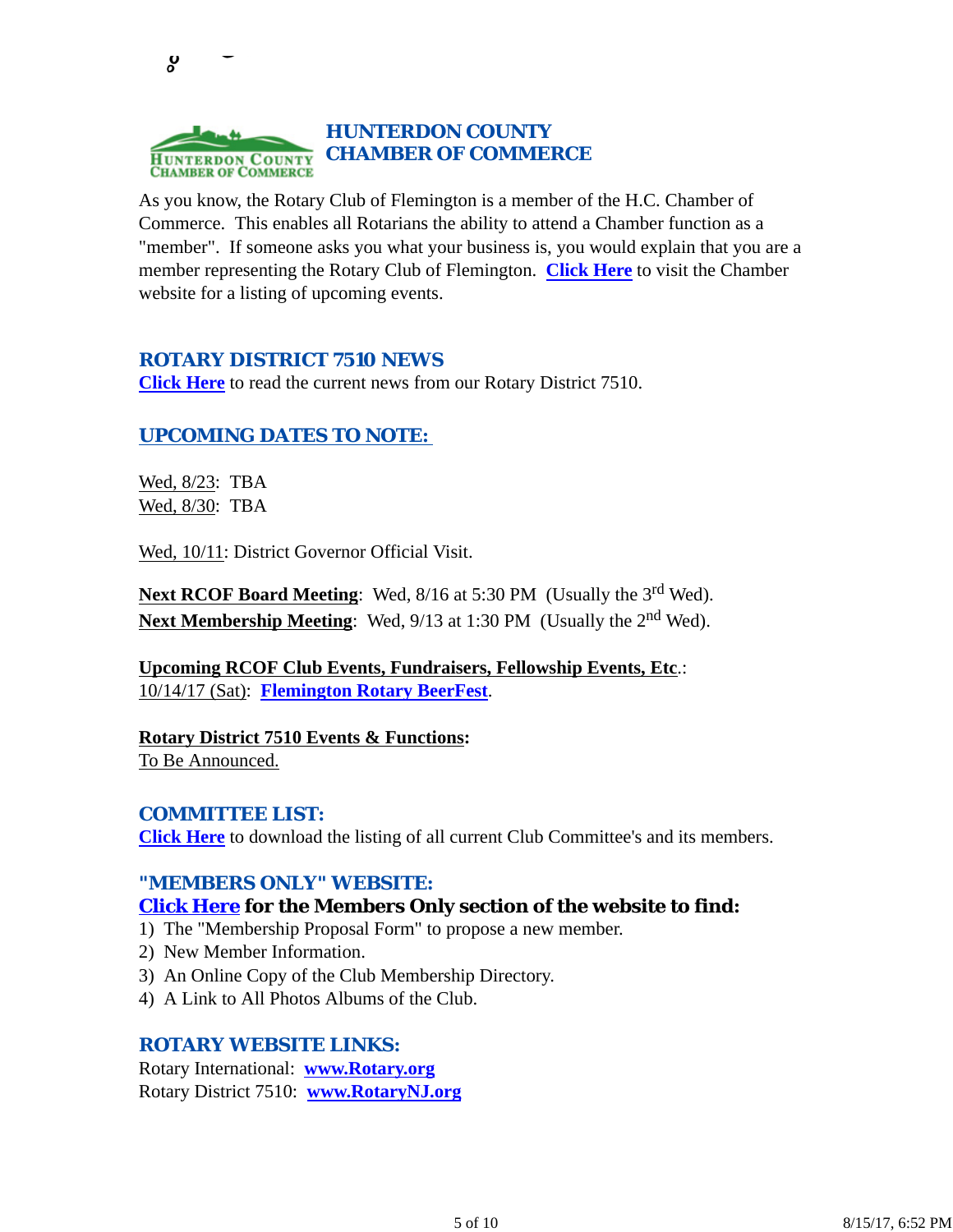# *NEARBY ROTARY CLUB MEETINGS:*

As A Rotarian, you are Welcome to attend a Rotary Club meeting anywhere in the world. Click here for the Rotary Club Locator App. Or see below for some local meetings:

#### Mondays

**Lambertville/New Hope** (6:30 pm) - Lambertville Station Restaurant; 11 Bridge Street, Lambertville NJ 08530

**Piscataway** (12:15 pm) - Radisson Hotel; 21 Kingsbridge Road, Piscataway, NJ 08854

#### Tuesdays

**Whitehouse** (12:15 pm) - Max's 22; 456 Route 22 West, Whitehouse Station, NJ 08889 **Princeton** (12:15 pm) - The Nassau Club; 6 Mercer Street, Princeton, NJ 08540 **Bridgewater-Bound Brook** (12:15 pm) - Arbor Glenn; 100 Monroe St, Bridgewater 08807

#### Wednesdays

**Branchburg Township** (7:30 am): Stoney Brook Grille; 1285 Route 28, North Branch, NJ 08876

**Flemington** (12:15pm): Copper Hill Country Club; 100 Copper Hill Road, Ringoes, NJ 08851

**Hillsborough Township** (6:15 pm): Pheasant's Landing; 311 Amwell Road (Rt. 514), Hillsborough, NJ 08844

#### Thursdays

**Clinton Sunrise** (7:30 am): Clinton Fire Department; New Street, Clinton, NJ 08809 **Somerville/Bridgewater** (12:15 pm): Bridgewater Manor; 1251 US Highway 202/206, Bridgewater, NJ 08807

**Trenton** (12:15 pm): Freddie's Tavern; 12 Railroad Avenue, West Trenton, NJ 08628

## Fridays

**North Hunterdon** (12:15 pm): Beaver Brook County Club; 25 County Club Drive, Annandale, NJ 08801

**Princeton Corridor** (12:15pm): Hyatt Regency; 102 Carnegie Center, Rt. 1 North, Princeton, NJ 08540

## eClub

**Rotary eClub of Hunterdon Horizon**: View website for meetings or online makeups.

# RI President's Call for Action in **2017-2018**: **"Rotary: Making a Difference" Rotary Club of Flemington - Our 94th Year**

Founded October 3, 1923 \* Charter #1529 \* District 7510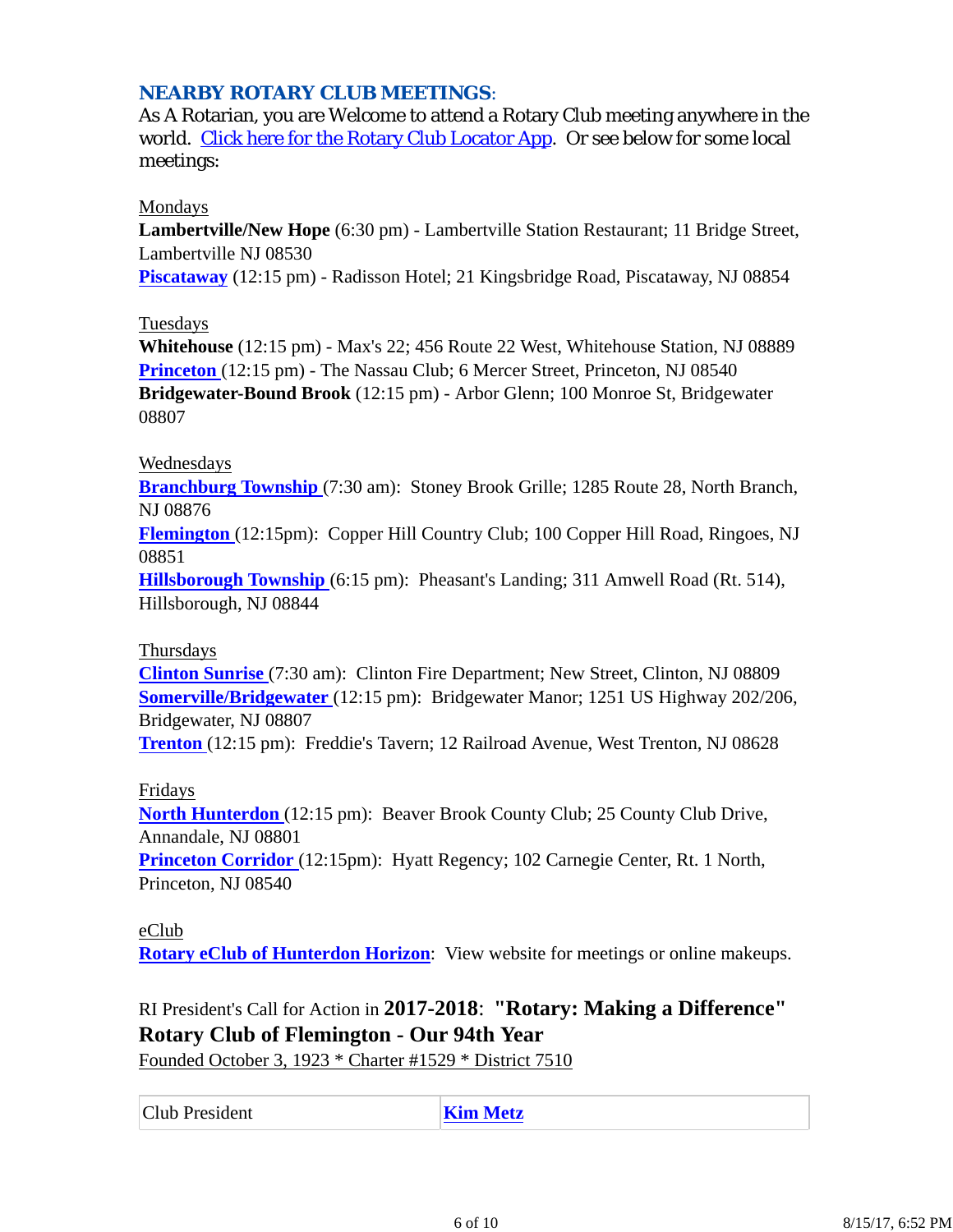| President-Elect                                                                     | <b>Allan Vera</b>                                      |  |  |
|-------------------------------------------------------------------------------------|--------------------------------------------------------|--|--|
| Secretary                                                                           | <b>Kyle Fogarty</b>                                    |  |  |
| Treasurer, General                                                                  | <b>Nik Kritharis</b>                                   |  |  |
| Treasurer, Lunch                                                                    | <b>Ken Skowronek</b>                                   |  |  |
| <b>Board Member</b>                                                                 | <b>D.J. Wright</b> (immediate Past-President)          |  |  |
| <b>Board Member</b>                                                                 | <b>Sandy Clark</b>                                     |  |  |
| <b>Board Member</b>                                                                 | <b>Joe Ziegler</b>                                     |  |  |
| Sergeant-at-Arms                                                                    | <b>Dianne Durland</b>                                  |  |  |
| R.I. President                                                                      | Ian H.S. Riseley (Sandringham, Victoria,<br>Australia) |  |  |
| District Governor (DG)                                                              | <b>Bob Zeglarski</b> (Roselle-Rosselle Park)           |  |  |
| District Governor Elect (DGE)                                                       | <b>John Shockley</b> (Hillsborough)                    |  |  |
| District Governor Nomimee (DGN)                                                     | <b>Ann Walko</b> (Watchung-Warren)                     |  |  |
| <b>Assistant District Governor (ADG)</b>                                            | <b>Albert Varga</b> (Lambertville-New Hope)            |  |  |
| $C_{\rm lab}$ Mostings: Wodnesday 12:15 nm $C_{\rm app}$ Hill $C_{\rm output}$ Club |                                                        |  |  |

Club Meetings: **Wednesday, 12:15 pm, Copper Hill Country Club** 100 Copper Hill Road, Ringoes 08551



**MISSION STATEMENT:** The mission of Rotary International is to assist and guide Rotarians and Rotary clubs to accomplish the Object of Rotary to ensure Rotary's continuing relevance and to help build a better world, emphasizing service activities by individuals and groups that enhance the quality of life and human dignity, encouraging high ethical standards, and creating greater understanding among all people to advance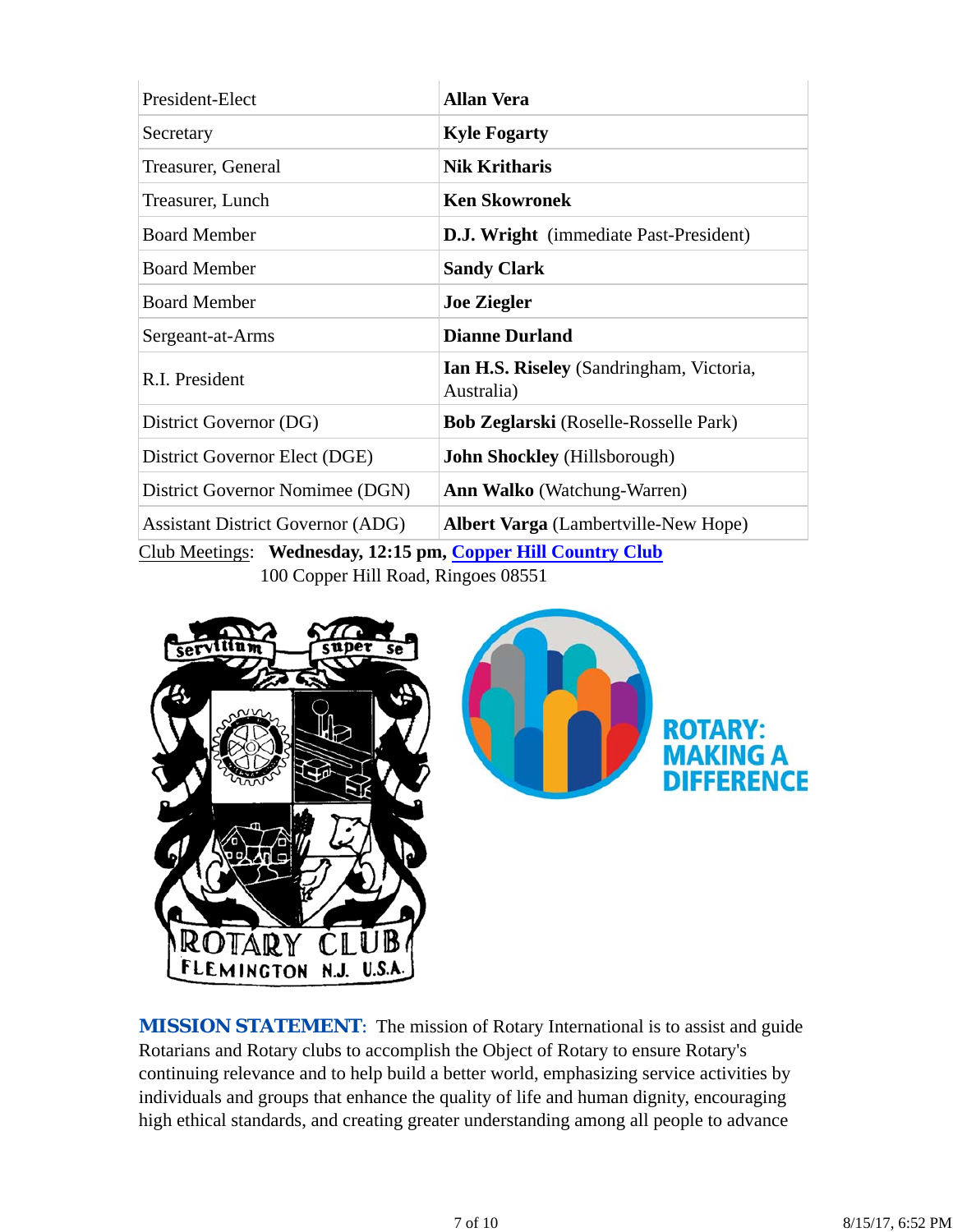the search for peace in the world.

**THE OBJECT OF ROTARY:** The object of Rotary is to encourage and foster the ideal of service as a basis of worthy enterprise and, in particular, to encourage and foster:

**1st**: The development of acquaintance as an opportunity for service;

**2nd**: High ethical standards in business and professions, the recognition of the worthiness of all useful occupations, and the dignifying of each Rotarian's occupation as an opportunity to serve society;

**3rd**: The application of the ideal of service in each Rotarian's personal, business and community life;

**4th**: The advancement of international understanding, goodwill, and peace through a world fellowship of business and professional persons united in the ideal of service.

## **THE 4-WAY TEST:** "Of the things we think, say or do:

- **1st**: Is it the Truth?
- 2<sup>nd</sup>: Is it Fair to all concerned?
- **3rd**: Will it build goodwill and better friendships?
- **4th**: Will it be beneficial to all concerned?"

## *ROTARY's AVENUE'S OF SERVICE*:

**1)** Through **Club Service**, we have fun, build lasting friendships, and make sure that our club runs well.

**2)** Through **Vocational Service**, we volunteer our professional skills to serve others and promote integrity in everything we do.

**3)** Through **Community Service**, we address local needs and work with our community to bring lasting improvements.

**4)** Through **International Service**, we meet humanitarian needs around the globe and promote world understanding and peace.

**5)** Through **Youth Service**, we work with young people to help them become the next generation of leaders, visionaries, and peacemakers.

#### **2017-2018 CLUB MEMBER ROSTER Rotary Club of Flemington, NJ**

Current Number of Members: 39

| <b>Rotarian</b>             | <b>Member Since</b> | <b>Classification</b>           |
|-----------------------------|---------------------|---------------------------------|
| Bohler, Herbert C. (Herb)   | 1977                | <b>Specialty Advertising</b>    |
| Boynton, Adam               | 2016                | <b>Church / Social Services</b> |
| Chittenden, Robert L. (Bob) | 2003                | M.E.F.P. Consulting Engineering |
| Clark, Arthur L. (Sandy)    | 1987                | Printing                        |
| Davidson, James G. (Jim)    | 2002                | <b>Rubber Products</b>          |
| del Campo, Ann              | 2016                | Scientist & Farmer              |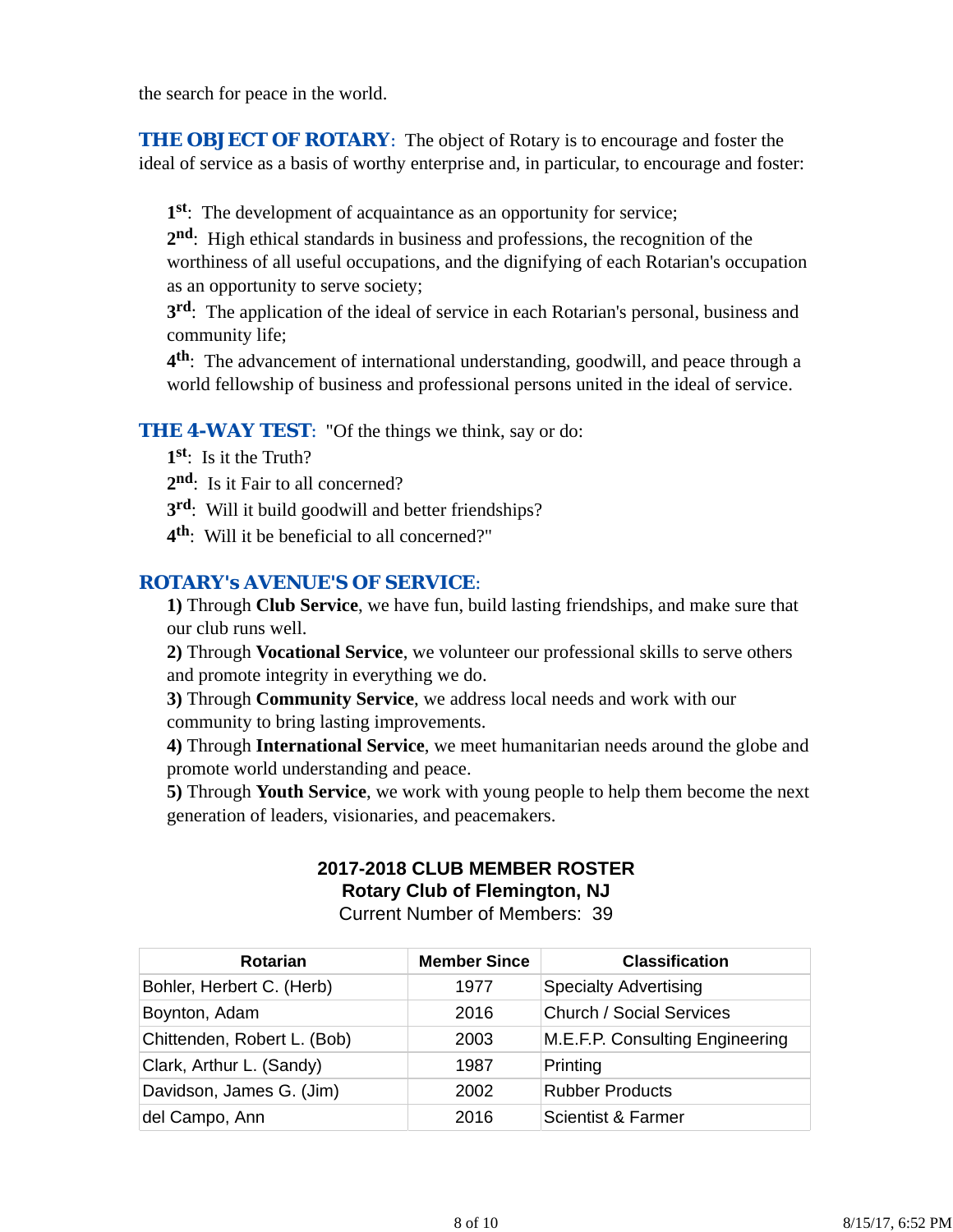| <b>Durland, Dianne</b>            | 2017 | <b>Community Banking</b>          |
|-----------------------------------|------|-----------------------------------|
| Ferrari, Frederick J. (Fred)      | 1964 | Orthodontia                       |
| Fisher, Charles H. (Charlie)      | 1961 | <b>Funeral Services</b>           |
| Fisher, Thomas H. (Tom)           | 2012 | Property & Casualty Insurance     |
| Fogarty, Kyle M.                  | 2017 | <b>Financial Advisor</b>          |
| Harrison, Jeffrey (Jeff)          | 1996 | Psychotherapy                     |
| <b>Hyatt, Frederic D. (Fred)</b>  | 2017 | <b>Retired - Aerospace</b>        |
| Kamnitsis, Christopher P. (Chris) | 2001 | <b>Financial Planning</b>         |
| Kritharis, Nikolaos (Nik)         | 2016 | Dentistry                         |
| Liebross, Ira                     | 1997 | <b>Family Medicine</b>            |
| Loew, Darren                      | 2002 | <b>Orthodontics</b>               |
| Martin, Teresa (Terry)            | 1993 | Solid Waste/Recycling             |
| Mazujian, Harry                   | 2004 | Clergy                            |
| McWilliams, Nancy                 | 1992 | Psychotherapy                     |
| Metz, Kim                         | 2007 | <b>Technical Education</b>        |
| Muller, George D.                 | 1964 | <b>Cut Glass Manufacturing</b>    |
| Newland, Robert D. (Bob)          | 1998 | Insurance                         |
| Ownes, Terry M.                   | 1987 | <b>Floor Covering</b>             |
| Phelan, Christopher J. (Chris)    | 2009 | <b>Chamber Of Commerce</b>        |
| Randolph, R. Wayne                | 1982 | <b>Veterinary Medicine</b>        |
| Ruberto, Johanna S.               | 2016 | <b>High School Administration</b> |
| Schaible, R. Michael (Mick)       | 1998 | <b>Appraisal Services</b>         |
| Skowronek, Kenneth J. (Ken)       | 1994 | <b>Family Law</b>                 |
| Sollner, Richard F. (Dick)        | 1962 | Air Transportation                |
| Stothoff, Richard H. (Dick)       | 1966 | <b>Sanitary Engineering</b>       |
| Vera, Allan S.                    | 2016 | <b>Investment Advisor</b>         |
| Widico, Karen A.                  | 1997 | <b>Public Health Services</b>     |
| Williams, Gwen                    | 1991 | Purchasing/Manufacturing          |
| Wise, Robert (Bob)                | 1992 | <b>Hospital Administration</b>    |
| Woske, Harry                      | 1977 | Cardiology                        |
| Wright, Daniel J. (D.J.)          | 2003 | <b>Funeral Services</b>           |
| Ziegler, Joseph E. (Joe)          | 1988 | <b>Investment Advisor</b>         |
| Zullo, John J. (Johnnie)          | 1987 | <b>Chemical Engineering</b>       |